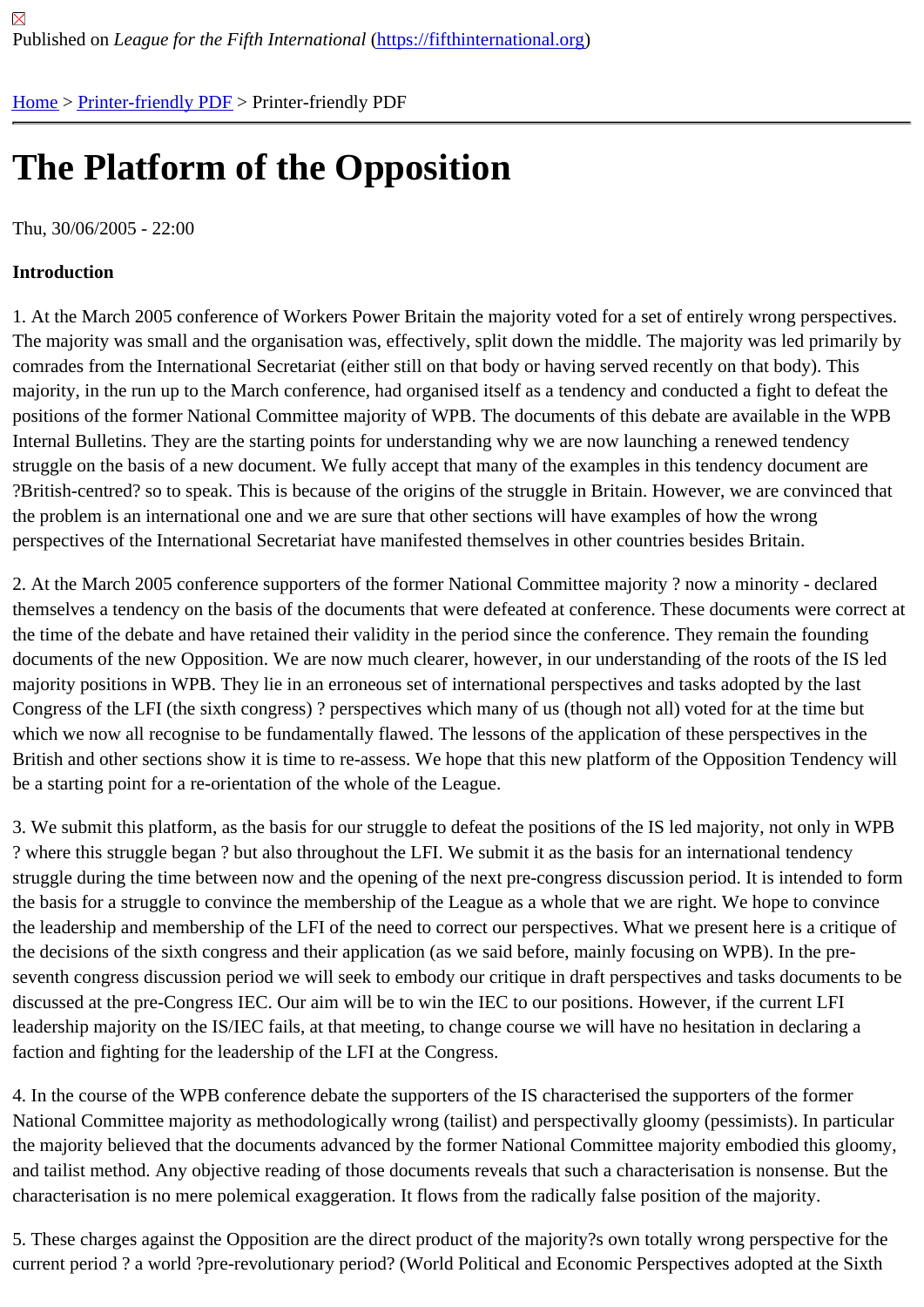Congress). This wrong characterisation of the period has resulted in a dangerous shift by the majority towards voluntarist and sectarian methods of party building, towards a schematic interpretation of perspectives and towards a fetishisation of simplistic ?key slogans? as the answer to every class struggle crisis. Methodologically, the current majority is in grave danger of embarking on the road of the post-war Trotskyist organisations ? namely of transforming its ?perspective? into a doctrine. The documents the IS helped author for Workers Power Britain in 2005 together with the pre-conference Tendency Platform that one of the IS? leading members wrote represent the first step on this road by the IS. We are urging them to step back from this course.

6. While the impact of this approach has been negative on aspects of our current intervention into the class struggle, thankfully it has not yet led to a decisive liquidation of our programme in either a sectarian or opportunist fashion by the majority. We must change direction before it does. One of the founding documents of our international tendency, ?The Death Agony of the Fourth International and the tasks of Trotskyists today?, explained that the degeneration of the Trotskyist movement (degenerate Trotskyism ? centrism) did not begin with programmatic errors, but with perspectival errors. We wrote:

?The transformation of the Marxist understanding of crises, of war, of revolution from events into long processes was the result of purblind empiricism which sought at all costs to prolong the ?revolutionary perspective?.?

In our opinion the documents of the sixth congress, as defended and further elaborated by the majority, are guilty of a similar error. Events are collapsed into a prolonged ?period?, and the period remains ?pre-revolutionary? on a world scale no matter what. If we are to prevent the kind of programmatic collapse that engulfed degenerate Trotskyism we must correct these wrong perspectives immediately. We are confident that this will happen.

# **Catastrophism and perspectives**

7. The perspectival method of the IS majority can be characterised as ?catastrophist?. That is, they argue that the period we are in is marked by the imminence of catastrophe ? economic and political crisis, inability of capitalism to expand, inability of bourgeois politics to continue containing the class struggle etc. All of this is because globalisation is exhausted and represents only a regime of stagnation and crisis. If we suggest anything other than this prolonged state of acute crisis then we get charged with pessimism. The characterisation of the world as having entered a ?prerevolutionary period? lies at the heart of the majority?s catastrophism. By this phrase the comrades mean: ? that globalisation is a phase of acute imperialist economic and political crisis

? that the working class and other movements are moving onto a generalised offensive as a result of this crisis ? that the task of the hour is building parties and the international in order to prepare for power in the period ahead.

8. These positions are summed up in the political and economic perspectives passed by the Sixth Congress of the LFI: ?With the turn of the century, we have entered a new period. Globalisation - the latest phase of imperialism - has exhausted most of its economic dynamism. It has entered a period of stagnation. US imperialism will try to defend and increase its world dominance. It will try to deepen globalisation under its rule. But it will come up against its inner limits, against the rise of imperialist rivals and, most important of all, against a growing, dynamic workers? resistance and anti-capitalist movement. In short, we are entering a pre-revolutionary period. We are entering a period in which the international working class needs to prepare for the final overthrow of the system on a global scale, by rallying the forces necessary to lead the masses in a new world party - a new International.? There are very serious errors of perspective in this paragraph.

9. First, globalisation has not exhausted most of its economic dynamism. Indeed, in many countries where globalisation has had an enormous impact, such as China, India and even Brazil, it has led to economic growth. This growth continues. You do not have to believe that the world is a crisis free capitalist utopia to recognise that the world economy has undergone periods of considerable growth as a direct result of globalisation and that such growth can continue in the period ahead. Today the impact on the world economy of the opening up of the former degenerate workers? states to capitalist exploitation has led to a new round of growth for a globalised capitalism that had been crisis ridden through the 1970s and early 1980s. This process is not yet exhausted. The growth of China, the recovery of Russia and of course the growth of India (though not a former degenerate workers? state) do not indicate that we are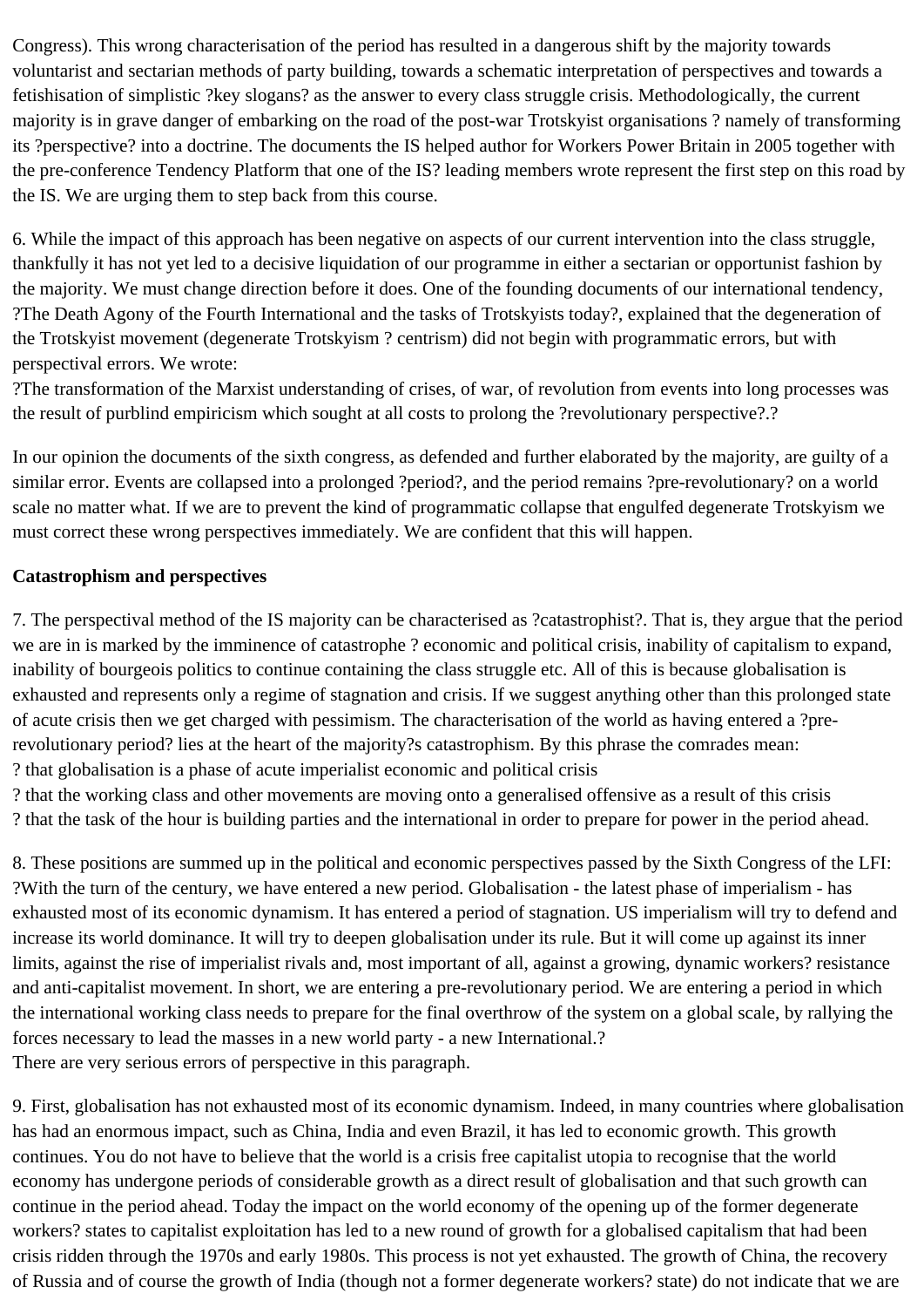yet in a period of world-wide stagnation.

10. Second, inter-imperialist rivalry is of course lodged within the system. Moreover, the Iraq war brought such rivalry to the fore. A major split occurred. But, we are far from this element of the world situation becoming an ?inner limit? to the USA?s drive for domination. There are very few signs, as yet, of the US facing a challenge to its supremacy from imperialist rivals. Of course it has rivals, notably the Franco-German block in the EU. But it is clear that this ?old Europe? block is in a weaker position today to challenge the US in any real sense. Indeed the US is garnering allies in the EU, many of them, against ?old Europe?, and it does not look the slightest bit worried about France and Germany?s opposition to its foreign policy. The US? growing rivals ? Russia and China ? probably pose a greater threat to US dominance in the medium to long term. We are not entering a period in which the immediate perspective is one of potential inter-imperialist war as a result of the ?exhaustion? of globalisation.

11. Third, workers? resistance of course exists. It always does. There is never class peace on the planet. The Opposition is very far from being possessed by doom and gloom with regard to the class struggle. We are not pessimists. We recognise that resistance is a vital feature of the political situation. But is resistance growing in the way the congress perspectives document suggests? Are workers and anti-capitalists moving onto a generalised offensive in a way that can lead to international struggles interacting in an explosive and increasingly synchronised way? Is there evidence of revolutionary crises developing against the system as a pattern, rather than as distinct events generated by specific regional or national circumstances? The answer is, not yet. Any other answer goes from blind optimism to a total rejection of reality. There are tremendous crises and tremendous instances of resistance currently in several countries in Latin America. In Bolivia and Venezuela there are real revolutionary/pre-revolutionary crises. But are these examples typical of the world situation or are they exceptions to that situation? Preparing for power is not on the agenda outside of a handful of crisis torn countries. It is not the global task of the hour for the entire working class. That situation could change, under the impact of a world recession or major political crisis. We do not exclude such a possibility. But is that the dominant feature of the current world situation? No. Yet the sixth congress perspectives argue that we are in a preparatory revolutionary stage already - ?preparing for power?. They are wrong. And in their totality, catastrophist .

12. We are sure that the comrades will say that we are exaggerating their characterisation and that the term ?prerevolutionary period? is not the same as saying that we are either in a pre-revolutionary situation or revolutionary situation. But this is to play with words. The key to understanding the IS error is not their distinction between ?period? and ?situation?. The error is their use of the term ?pre-revolutionary?. The comrades? meaning is clear ? we are in the stage of preparation for the final overthrow of world capitalism.

13. After all, this is what Trotsky meant when, in 1938, he said that there was a world ?pre-revolutionary period?. For Trotsky this phrase meant that there was a world crisis characterised by economic decay and the march towards world war. That imminent world war was going to foment a world side series of revolutionary crises that would react, one against another. This was going to happen in the short term. When it happened Stalinism, social democracy and so on would move quickly to betray unless the tiny forces of the Fourth International could turn themselves into mass parties. Only the creation of mass parties in the immediate period ahead could resolve the crisis of leadership. And the crisis of humanity had been reduced to a crisis of leadership. Either mass parties would be built and revolutions would triumph ?in the next historical period at that? (Trotsky) or ?a catastrophe threatens the whole culture of mankind? (Trotsky).

14. Given that this is the clearest comparison of the use of the phrase ?pre-revolutionary period? that we have let us pose the question: is this what the majority means when it says we are in a world pre-revolutionary period? If so, then it is wrong and we must correct this assessment if we are to prevent ourselves becoming hopelessly disoriented in the period ahead. This position is catastrophism.

15. This is what leads the comrades to exaggerate the significance of every struggle, no matter how minor, and play down every reverse, no matter how major. This was an important component of the debate in Britain, but it applies elsewhere too. The comrades refused to accept that the decline of the anti-war movement after February 15th 2003 in Britain was anything other than a ?blip?. The impact of the decline on the wider movement, the political confusion it caused, the scaling down of mass activity that it resulted in and the difficulties that this posed to revolutionaries in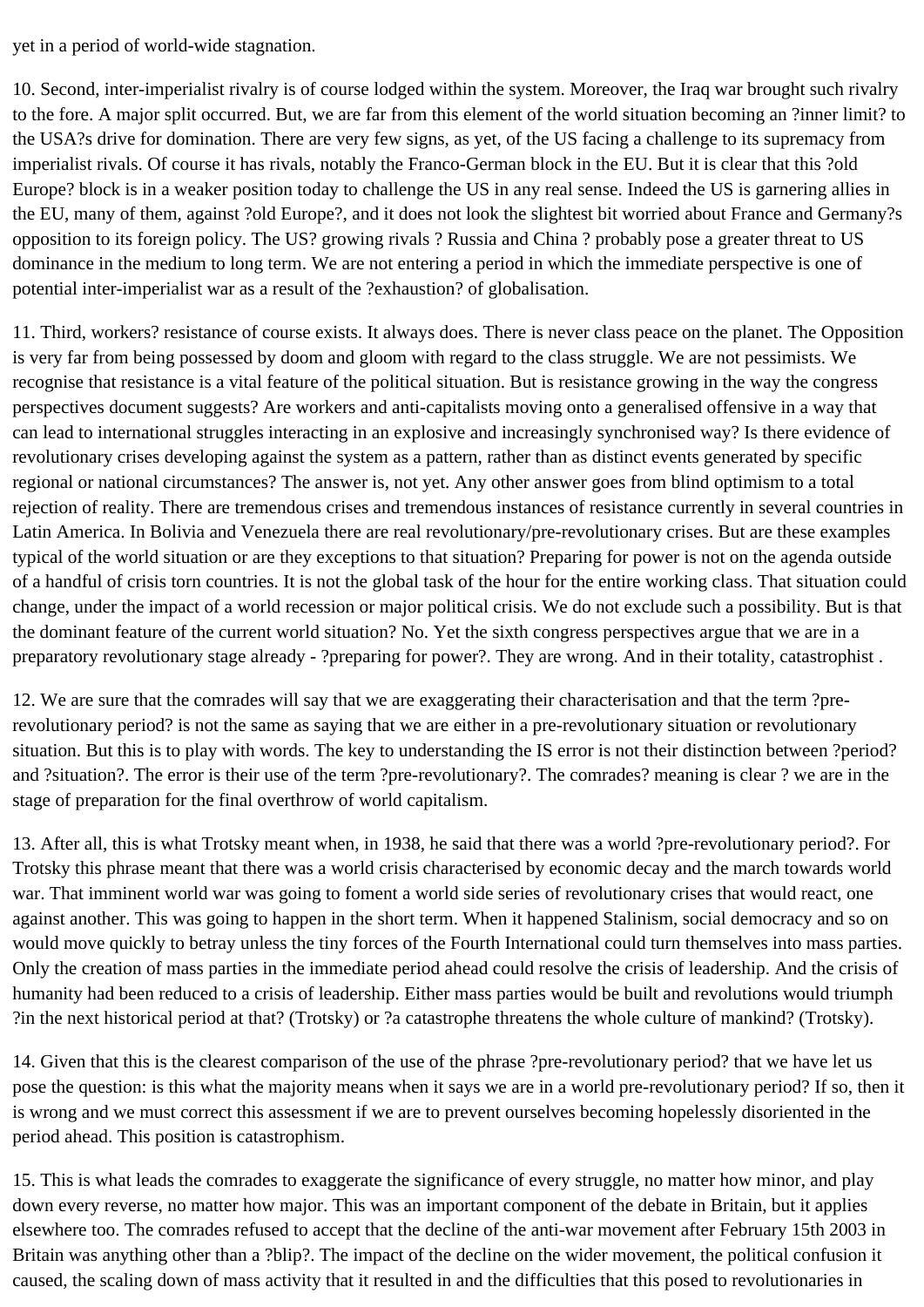arguing for a way forward were all swept aside by the majority. Nothing had changed and therefore our ?key slogans? could be repeated ad nauseam as before. The movement would re-appear in the unions, despite the unions? consistently low strike figures and the growing strength of the national bureaucracy?s hold over those unions. Indeed in the 2005 debate in the British section the majority seized on a one-sided interpretation of strike figures for 2004 in order to maintain their claims. The majority ignored the real state of the unions in Britain, a state revealed by the stagnation, or even slight decline, in union membership figures despite the expansion in employment. They ignored the fact that the rise in strike figures was modest and was a small increase on some of the lowest sets of strike figures ever recorded in British history.

16. Finally, the majority argued that the movement would re-emerge around the G8 mobilisations ? even though a key feature of these mobilisations represents a resurgence of the most reformist wing of the anti-globalisation movement. The July 2 mobilisation in Edinburgh proved this. The relative marginalisation of the militant anti-capitalist wing at the mass demo and the considerably smaller scale mobilisations that were mounted directly against the G8 show that the anti-capitalist movement does not really exist in Britain beyond the centrists and their front organisations and the small groups (hundreds or so) of anarchists/liberatarians. It has declined in other parts of Europe too. Most importantly, reformism is now much stronger in the wider anti-globalisation movement than at any time since Seattle. Yet the majority perspectives ignored this and simply talked Edinburgh up as the focus of a fight to create a UK social forum. And of course the forward movement of resistance would re-emerge at the next ESF, as we have vainly been hoping for it to do at Paris and London and at various EPA gathering in between.

17. The clearest example of how this catastrophism disorients people came with the comrades? claim that the London ESF had the potential to radically re-shape class politics in Britain. It didn?t and it was fanciful to claim that it did. This is not how the LFI and its forerunners have analysed struggles and their impact on the balance of class forces.

## **Catastrophism and slogans**

18. A catastrophist method generally leads to the over-simplification of

programmatic tasks facing the tiny communist minority. Because the situation is acute, argue the catastrophists, a handful of simple slogans provide the answer ? the unifying way forward, a repeated again and again as though they were applicable to every struggle, every stage of struggle and every situation. This is the wrong method that led WPB to argue that we could supply the answers to the class struggle through our so-called ?whales?. In Britain the whales have been identified by the majority as:

- ? the new mass workers? party
- ? the rank and file movement
- ? social forums everywhere
- ? a new mass revolutionary youth international
- ? the fifth international.

19. These are the ?key slogans?. If this phrase means anything it means that they are the strategic answers to the immediate crisis that the workers? movement faces, the means of resolving the crisis of leadership. They must be elevated in importance above all other elements of our programme. Either that or the phrase ?key slogans? has no meaning at all.

20. The problems that this approach leads to can be demonstrated through our use of the slogan for the Fifth International. The use to which we put this slogan has become tied in with the perspective of the world prerevolutionary period. There is little time left to resolve the crisis of leadership. We need the Fifth International now. This position also has its origins in the flawed documents of the Sixth Congress. The resolution on building the international today the states: ?Important elements of a new mass international are taking shape. This process was expressed first in the wave of co-ordinated international protests against capitalist globalisation. It assumed mass and proletarian form in vast marches against imperialist war. And it achieved a political expression in the Social Forum in Florence, the largest and most extensive assembly of international working class and anti-capitalist movements since the 1920s, in a wave of international solidarity with the Palestinian people, and in a world-wide explosion of anger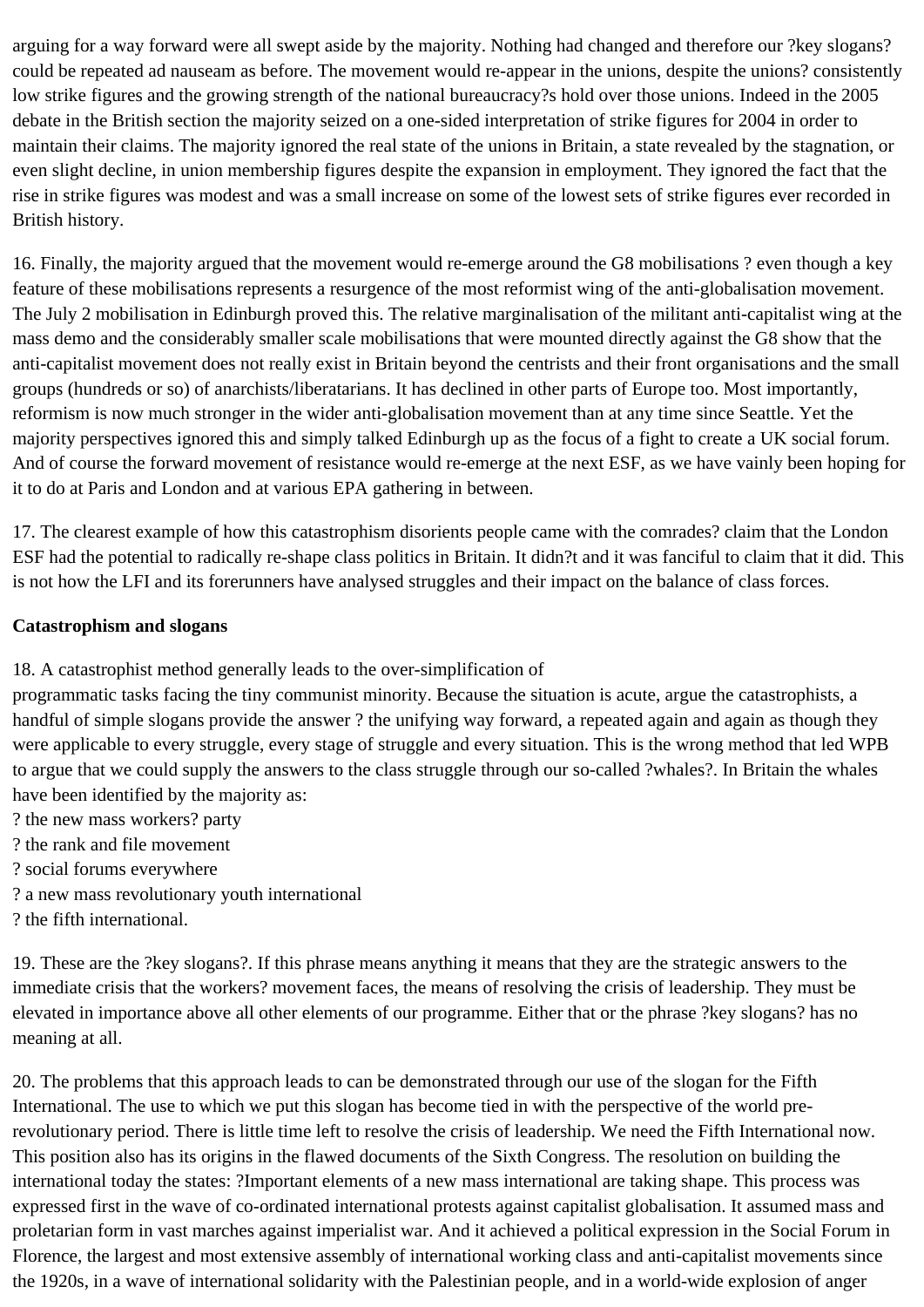against US imperialism. The call for demonstrations around 15th February 2003 issued by the first ESF conference led to an unprecedented co-ordination of world wide protest against war with Iraq; 10-15 million rallied to the streets against the imperialist drive to war.?

21. Once again schematic perspective triumphs over reality. The push towards international co-ordination is undoubtedly a factor of the current situation and helps in the fight for an international. The international opposition to the US war on Iraq was magnificent. But neither the ESF nor the marches against the war were purely a ?mass and proletarian form? ?of a new mass international taking shape?. And nor is a new mass international, in the sense of a new mass international party, ?taking shape?. The mobilisations called for by Florence were considerably more complex than that statement suggests. They involved a coalition of forces with vastly differing political projects and class backgrounds. To posit this as the manifestation of the International in waiting, and to then, as we have done, ascribe undue importance to every gathering of the ESF movement as the ?make or break? meeting at which we could take a step towards this International, is totally wrong. The ESF is not the International in waiting. It has receded in importance since Florence ? as the London gathering conclusively proved ? and the forces that lead it have blocked its evolution to the left at every turn. Its calls for action have found less response since February 2003. These are facts. They should alert us to reality ? that the formation of an international through a struggle at the ESF or WSF is not the most likely way in which a new international will be forged. Moreover while the movement has important proletarian forces (mainly reformist led) within it to which we should indefatigably relate it is not, as a movement, ?proletarian? in ?form?. Only a totally skewed perspective could saddle us with such an approach.

22. The motive for such a skewed view of the ESF/WSF stems from the fact that for the majority the formation of the Fifth International is the task of the hour. We are no longer engaged in a process of patient explanation of the need for a revolutionary international. We are no longer painstakingly searching out co-thinkers in other tendencies whom we can hope to convince. Rather we are engaged now, in the immediate and direct sense, in the fight to form the international out of the forces around the ESF/WSF. The irony is that while we have poured resources into the ESF meetings, we have made important contacts from other areas of work. From the Argentinean PTS split SR, in Indonesia, in France. These potential co thinkers come either from previous work targeting the ?Trotskyist? groups or through our work with Revolution and our international website not from the ESF/WSF work.

23. As the Sixth congress resolution puts it: ?The question of the foundation of a new International has become a simple agitational slogan that can be easily understood and receive a sympathetic hearing in every struggle of workers, peasants, the urban poor and the revolutionary youth.? So, the extent of applause we get at the meetings of the ESF becomes the barometer for measuring the success of our ?simple agitation?. This is ridiculous. Indeed such was the belief in the imminence of the 5th international in this movement that we were promised merely raising the slogan would be like a ?pistol shot? rallying major forces to our side. The experience has been that raising the slogan in increasingly rightward moving and bureaucratically run forums has had no impact at all. It was the promise of a magic solution, a shortcut to the forming of a new international, that avoided the painstaking tasks of arguing communist politics and programme with new layers of politically very raw anti capitalist activists, often of a libertarian, anti party inclination. The formation of the Fifth International is not a process taking shape now. It is a fight that we, with our tiny forces, have to carry out ? primarily through propaganda aimed at a small vanguard of already conscious ?socialist? militants ? on a long term and persistent basis. To believe otherwise and to act as though we are near the formation of such an organisation is self-deception.

24. And it is self-deception, and self-delusion, that leads the comrades to apply exactly the same method with regard to the other united front ?key slogans?. Each becomes the panacea to resolve the problems of the world movement. Each becomes a mantra. The new workers party slogan in Britain is an illustration of this. And the idea agreed at the last IEC that this slogan should now be taken up and used in France ? where both the SP and PCF are busy restoring their credibility in the aftermath of the referendum ? beggars belief. In Britain it is the central unifying slogan we are told. Yet, the new workers party is nothing more than a united front slogan. Its application depends on an assessment of the balance of forces. Can we lever sections of the unions into breaking with the bourgeois (or in our case bourgeois workers?) party and entering into a united front for the formation of a new party? Within that united front we fight for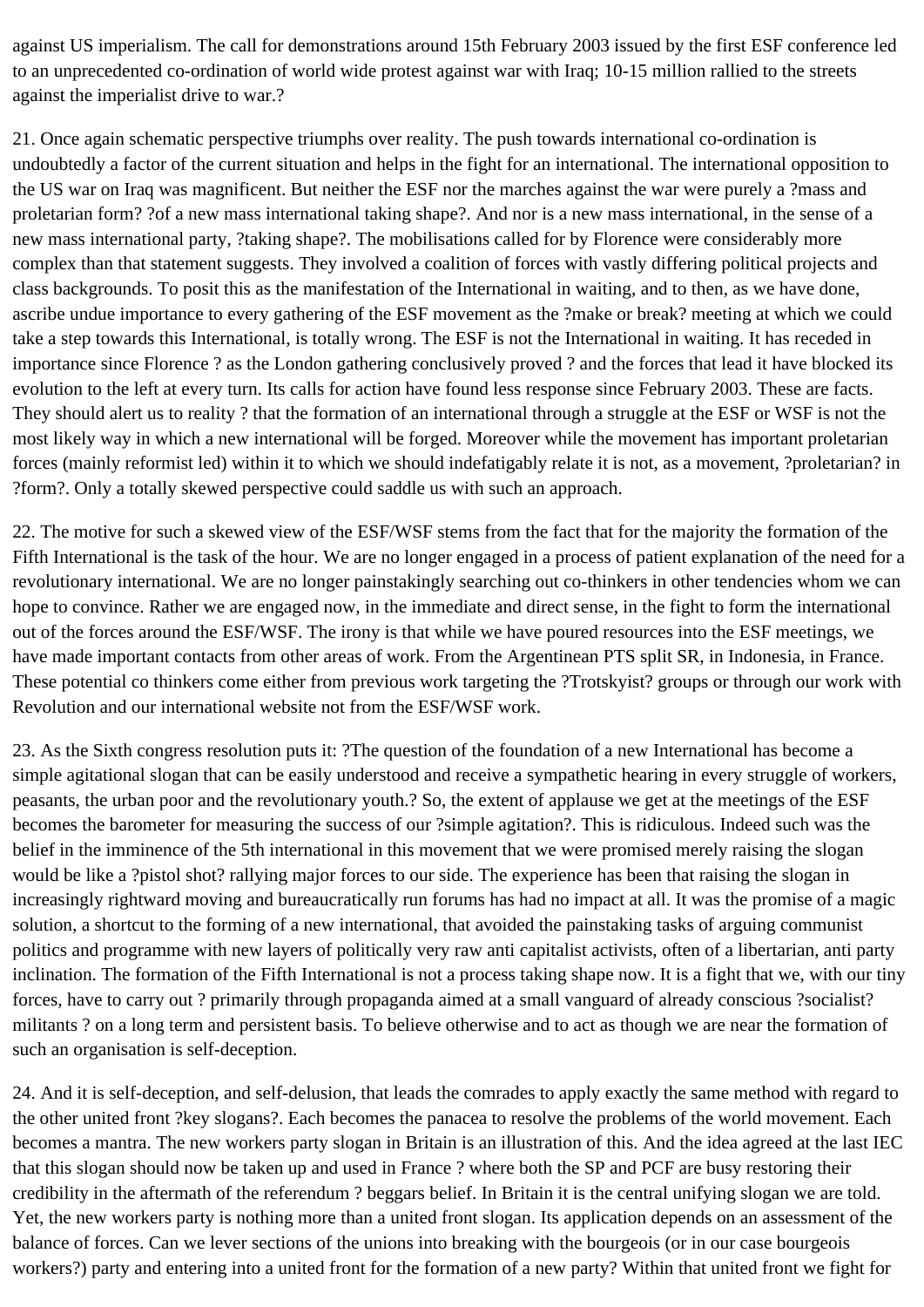the adoption of a revolutionary programme. The possibility of doing this existed. Members of the Opposition were to the fore not only in developing the tactic in a manner appropriate to Britain but also in directly applying it in a range of different forums. The centrists and left reformists, including some of the most left wing trade union bureaucrats have sabotaged the movement towards a workers? party. We are now faced with a new situation ? the existence of the Populist Respect; the alliance (often covert) between left Labour elements and left union leaders; a brewing row between the major factions in the Labour Party into which the major unions are preparing to intervene. All of this requires far more than just the repetition of the call for a new workers? party. In fact in the current political context in Britain the call for a workers? party is in danger of being used in an opportunist way. In the absence of any genuine attempts by workers to build such an initiative it becomes an abstract call that suggests that such a party will solve the political problems that these militants face. The danger is that workers are now being presented with a half way house as a strategy to break workers from Labour. This danger was revealed in the totally inadequate programme advanced as the basis of such a party in the June 2004 issue of Workers Power. That programme tacks on the call for revolution at the end purely as a means of concealing the threadbare transitional content of the rest of that it. As against this opportunist ?key sloganeering? method we should engage in hard arguments to build a revolutionary party while advancing concrete tactics and united fronts to break workers from reformism (G8, pensions, AFAR etc). Indeed it is becoming more important to engage in the arguments in favour of the revolutionary party. Yet, the comrades simply reiterate the old slogan and accuse those of us who favour a more rounded political and programmatic fight for a new revolutionary workers? party as a means of combating left reformism and centrism as ?tailist?!

25. Social forums everywhere, say the majority. Yet, the struggles out of which real social forums (by which we must mean working class action councils at least in embryo) could be built are not taking place, or are diffuse, episodic and short-lived. No matter say the majority, our slogan can unify these struggles and ?answer the problem?. The fact is, comrades, this is only occurring in the heads of comrades who believe that such ?key slogans? have a magical power to transform the situation.

26. Does this mean that the Opposition are in favour of ?dropping? all of these slogans? Not in the sense of permanently excluding them from our tactical armoury. We have never argued this. We recognise that many slogans and demands can come to the fore and be utilised in one period when they would be useless in another. We are absolutely in favour of dropping the use of these slogans as inter-related ?key slogans? which supposedly answer the crisis of leadership. And with regard to particular slogans we are in favour of dropping them right now. For example, where a slogan has patently outlived its usefulness we say drop it. There is nothing exceptional about that. It is Marxist to drop slogans that are of no use. After all, the slogans as articulated are merely calls for forms of the united front. Dropping them and arguing for a different form of united front, or a different course of action is no sin against Marxism. Thus we are against the slogan of Social Forums everywhere. This call is redundant in Britain. Saying that and finding new means and new slogans to take the struggle forward towards the goal of revolution is not tailist. It is elementary Marxist tactics.

27. In short we reject the majority method of privileging selected united front slogans over the agitational and propagandistic fight for communist politics in a whole range of struggles. We believe that this method of the majority represents a downgrading of the fight for the communist programme in the class. The only way the majority can justify this approach is because they are wedded to catastrophist perspectives.

#### Catastrophism and Party Building

28. The resolution on building the League passed by the Sixth Congress was explicit that our party building plans were directly related to our perspectives. The resolution stated: ?Our perspective and slogan to build a new mass workers? international ? and our fight for it be a revolutionary one from its start - has to be in the forefront of our propaganda and agitation. It clearly spells out the potential of the anti-capitalist movement, of the reawakening and reforged workers? movement and of the real possibility to build such a new international now. It is a major, indeed indispensable, tool for rallying the forces necessary to overcome the crisis of leadership of the world working class. It is a unifying theme, backed by our understanding and analysis of global capitalism and the present stage of imperialism, of our propaganda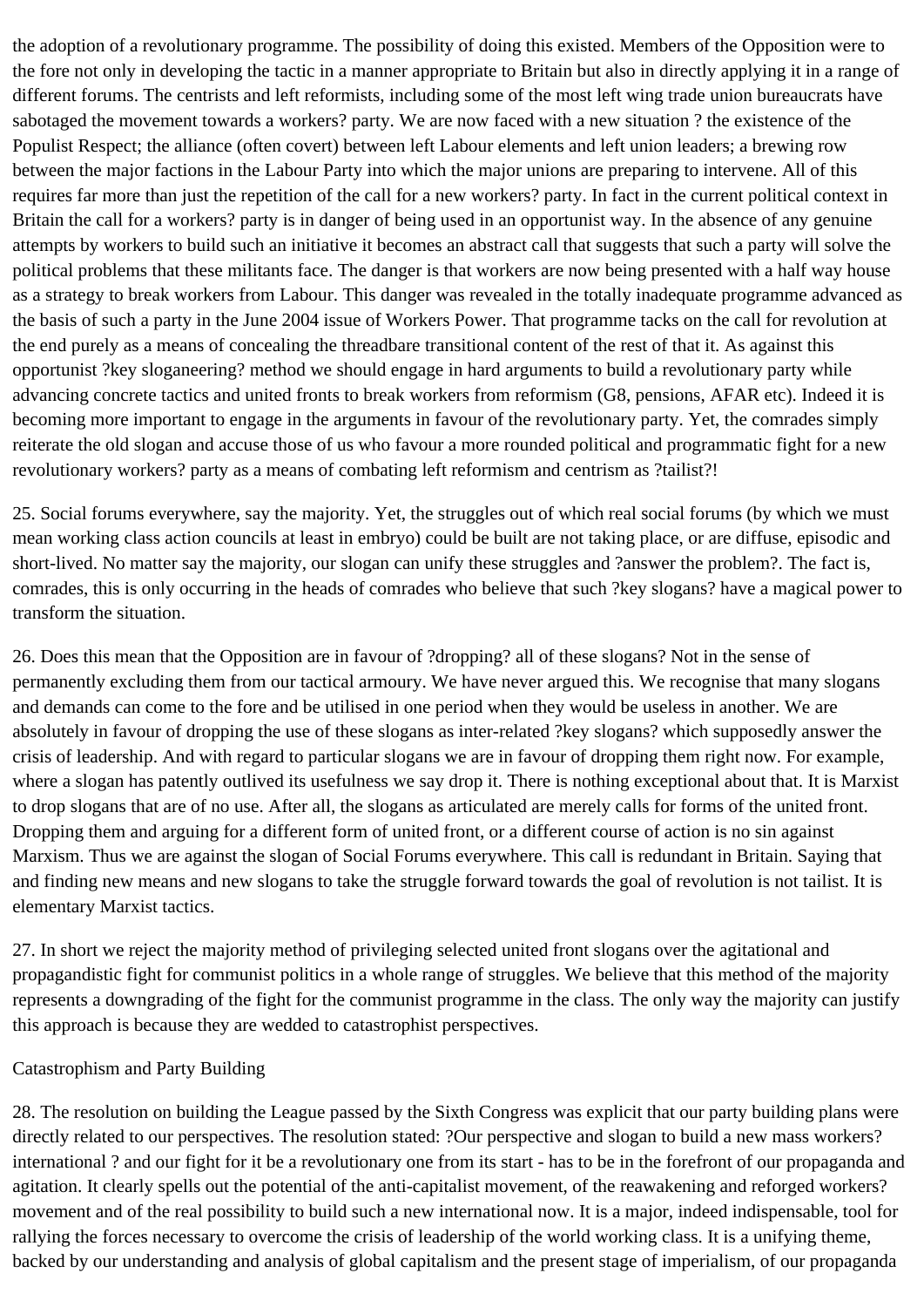#### and agitation.?

29. It is a pity that the real state of our organisation had not formed at least a joint-equal starting point for our plans. If it had these grand and utterly false claims about the immediacy of the formation of a new international party and about the correctness of our ?analysis of global capitalism? might have at least been tempered by a sense of the real state of our organisation. It is high time the leadership of the international organisation and the national leaderships all faced up to a fact that nearly all of us have been dodging ? and please note we do not exclude ourselves from blame, but now is the time to change course. Since 1997 the party building perspectives of the LRCI/LFI have failed miserably. Indeed we adopted the last set of perspectives ? in which we were to take a forced march towards a new international, grow everywhere - with 16 fewer members than we had at the fifth congress (though this fact was disguised by the Ukrainian charlatans who claimed 68 members). But even allowing for this deception we failed to take note of the fact that the League was not growing in any significant sense. We were in a very poor state in 2003, yet this was pushed to the background amidst enthusiasm for both World Revo (which had grown by 120 courtesy of the bogus section in Ukraine) and the burgeoning anti-capitalist movement. As a result the document focuses on a series of organisational methods of assisting growth. It does not tackle at all the real political problems that face us and the way in which those problems limit our ability to grow.

30. In the past members of the Opposition have either helped draft or supported growth based perspectives documents. It would be ludicrous for anyone, after all, to favour a perspective based on shrinkage. However, a leadership must honestly assess why its previous perspectives have failed. The current majority has not so far shown any willingness to do this. It will not face up to its ? to our collective ? failure to grow. In 2000 we stated as our aim the creation of an international tendency comprising small combat parties by the end of the decade. By 2005 we are nowhere near to fulfilling such a goal. It is time to call a halt to the perspectives of exhortation. The discovery that the Ukrainian section was bogus should have led the IEC to radically re-orient the organisation to deal with the fact that we had, in reality, shrunk as an organisation, between 2000 and 2003. But it refused to do this because it remains wedded to catastrophist perspectives. The real state of our organisation is less relevant to the majority than the process of an international in the making. Voluntarism has become the majority?s chosen method of building our organisation. By voluntarism we mean that we set over-ambitious tasks for ourselves that take no real account of the forces at our disposal, the conditions under which we work, the features of the objective situation that face us. We then exhort comrades to fulfil these tasks and berate each other for not reaching our targets. All problems stem from subjective failings ? from the failings of the volunteers, from their lack of will. That is voluntarism and mars our party building at the moment. Moreover, it can lead to attempts to find short cuts, including short-circuiting debate and differences. It can lead to bullying and what Trotsky and Lenin both described as examples of ?bureaucratic rudeness?. We must ensure that none of this finds a place in the LFI. And to prevent it we must root out voluntarism.

31. The objective situation, say the majority, is perfect for growth. Zero growth is therefore inexcusable. If we don?t grow, it must be the members? fault. The IS should therefore become a body engaged in the micro management of the sections? work so that this work is carried out in the voluntarist spirit of the Sixth Congress resolutions. This approach was expressed eloquently in the Tasks document of the January 2005 IEC: ?In current conditions, the objective situation provides no excuse for zero or negative growth. Every unit of the League must discover how to find new contacts, how to involve them in discussion groups and joint work with us, how to recruit them to the League.? There are and can be many reasons for zero growth or shrinkage. First, the objective conditions might well be more propitious in gaining an audience but we may find that the nature of the audience is less attracted to our politics than in previous periods ? why, because in the consciousness of thousands upon thousands of activists our ideas on class, party, programme and such like appear alien. The preceding period of defeats has had an impact on the outlook of activists that cannot be wished away by IS or IEC exhortations. Secondly, political problems can beset an organisation and, despite objective conditions, it can shrink. That is one reason why the LRCI shrank. We lost one of our biggest sections (the French) in between 2000 and 2003 for political reasons. Thirdly, in terms of ?discovering? new methods of trying to attract people let?s get away from alchemy and towards establishing good practice. In our view the sections are generally good at organising ways of engaging contacts. They are generally open to experimenting with new methods of organising. They have risen, for example, to the challenge of building youth groups, supporting comrades engaged in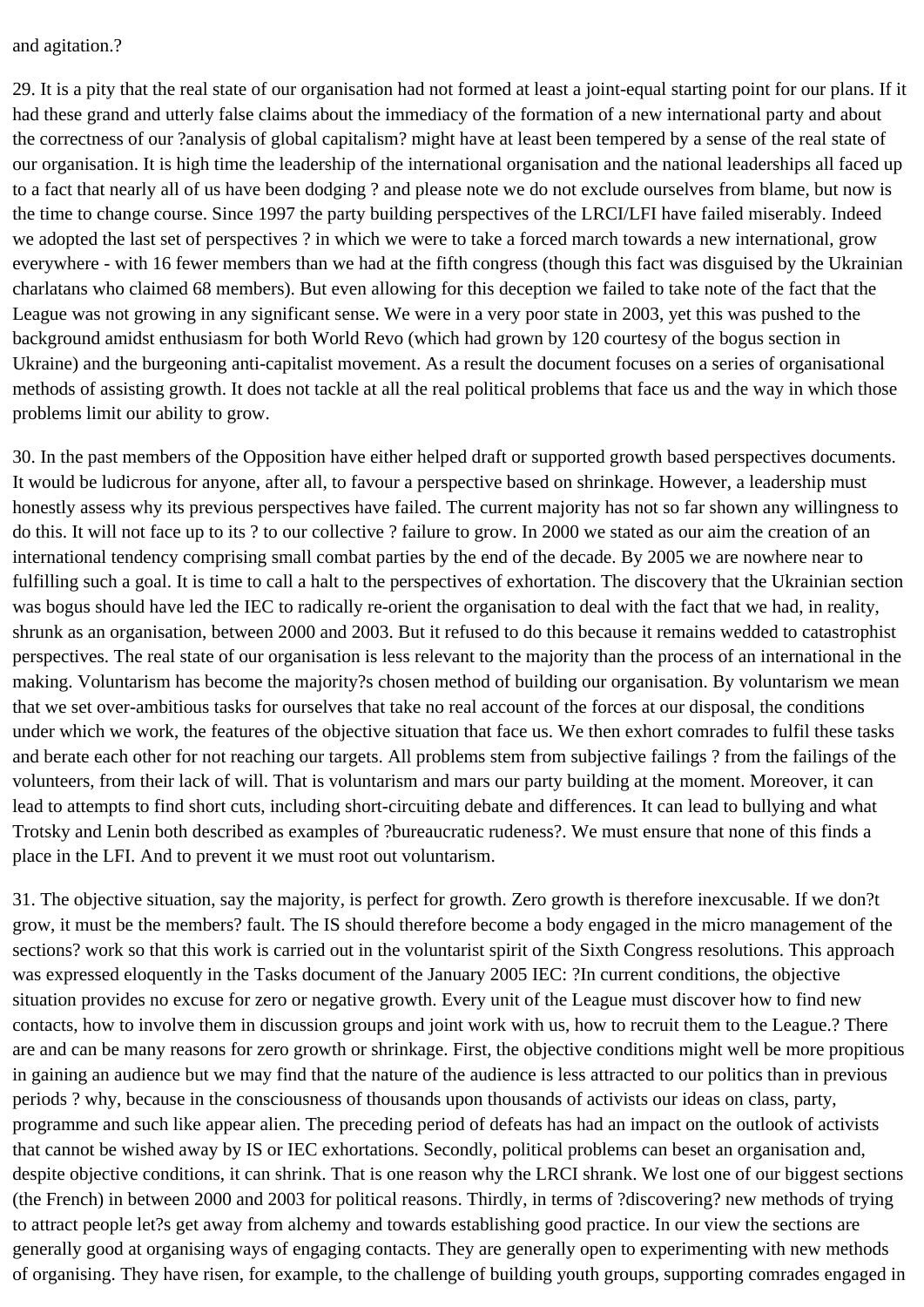that work and trying to learn from it. Yet, none of this creativity is yielding results on the scale that the IS expects.

32. There has to be a reason for this. And there is. The problem is one of political orientation. The political obstacles to winning adherents to Trotskyism are real and sizeable. They are severely underestimated by the leadership and that leadership is spending less and less time providing political answers (resolutions that can orient us on the big events) and more and more time on micro management. If you think that the objective situation is sufficient to provide us with the basis for serious growth then you are bound to underestimate the political and elevate the technical. This is exactly what is happening and voluntarism has become the order of the day. It has to stop. It is self-defeating. The more that you operate with the notion that everything has to be done in double quick time the less you actually accomplish. The excuse is that everything has to be done in a mad rush because, as the Sixth Congress resolution puts it, the task of the day is for ?the international working class [needs] to prepare for the final overthrow of the system on a global scale, by rallying the forces necessary to lead the masses in a new world party - a new International.?

33. And yet, the lack of time for anything other than our direct ?interventions? into the struggle for leadership of the world working class (via demos, ESF and EPA meetings and such like) means that we are achieving considerably less as an international tendency than we did during the 1990s. In terms of our propaganda output, in terms of constructive engagement with potential co-thinkers, in terms of arming our comrades with a clear understanding of critical events through political resolutions and theses, in terms of cohering our tendency around realistic tasks and seeing them through to completion, and above all, in terms of net growth, we are down as a result of this voluntarism. And we seek solutions in yet more voluntarist practices, in believing that everything is down to ?professionalisation? or to the ?discovery? of new methods of doing things. There may be many things we can improve upon, but we will only do so if we start with a clear political understanding of where we are at, where the world is at and what we should be doing about both of these things. That requires a radical break from the belief that there are organisational solutions to our political problems. Organisational solutions will only follow on from a political re-orientation.

34. The problem is the IS shows no inclination to take stock of our failings. Our sections have either shrunk or not grown significantly. We have lost whole sections and we were seriously duped by the Ukrainians. We have small groups that are, or have been, crisis prone and cannot carry the scale of intervention envisaged by the Sixth Congress perspectives. And the impact of all of this on the League is very serious. Our cadre base has narrowed. The one sided activism set into motion by the Sixth Congress, alongside the decline in the development of our theory and propaganda, has had a negative impact on the education of the LFI as a whole. We have already seen the impact of this failure on WPB to devote resources and commitment to the cadre-isation of women and notably the WPB woman full timer. (See women?s commission November 2004) Fewer people are now obliged to undertake more tasks. Of course some of this can be put down to inevitable wear and tear. But not all of it. Voluntarism increases the tears and wears people out quickly. And some of our problems undoubtedly stem from this approach. And if your response is to say ?no excuse? then you are storing up an explosion for the organisation.

## **Catastrophism and Sectarianism**

35. Allied to voluntarism is a form of sectarianism in our party building that substitutes the creation of relatively minuscule fronts for engagement with much broader forces. This stems from a wrong attempt to replicate many of the methods by which the sections have built youth groups (Revo). The very looseness of Revo?s politics ? its independence, it prioritisation of activism over ideological struggle, its openness to a range of wrong and muddled ideas being published in its pages ? means that it can grow through ad hoc front campaigns that draw in the casual activist and hold them to Revo mainly through a continuation of activism . Such campaigns can and do attract small groups of activists to Revo?s banner in this or that area and sustain or develop it as an organisation. We have no quarrel with this method of building Revo (although it is not and should never be allowed to become the only way of building the youth group).

36. However, we do have a quarrel with the proposals of the majority on replicating Revo?s methods of front building for the sections themselves. This, it seems to us now, is what is meant in the Sixth Congress? resolution on building the League when it refers to, ?the current need to build looser organisations around us?. These are fronts, by any other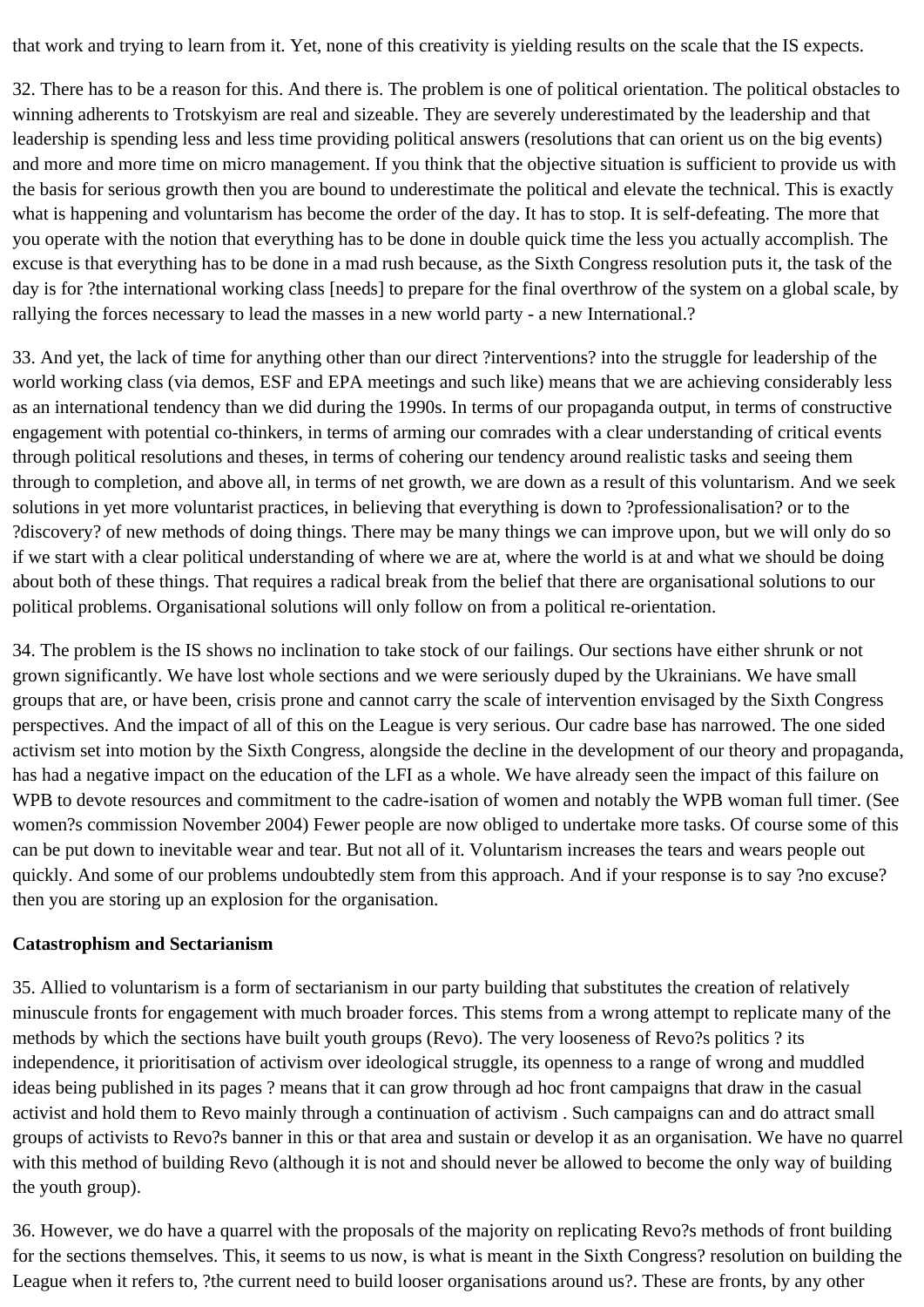name. And they are becoming the favoured method of the leadership. Of course a front campaign can have a certain limited justification in certain circumstances (such as the absolute absence of campaigns by the wider workers? movement on pivotal issues). But this is the exception, not the rule. The danger is that the exception is becoming the rule for the majority. Where the wider movement moves, we say set up our own campaign. Instead of looking at the more difficult tasks of how we place ourselves at the centre of broader movements, of how we can expand our positions of influence in mass organisations, of how we can put ourselves in a position to conduct an open struggle with the reformists (or influential left centrists) the leadership advances front campaigns run by ourselves.

37. The clearest example of this in Britain was the proposal to set up a campaign called ?Asylum Lies?. This was proposed by an IS member as a campaign, directed at mobilising people with us to undertake mass leafleting of working class estates, football grounds, town centres, workplaces etc. Out of this work we would create a new campaign run by us. It would have our politics because we would write the leaflet on which it was to be based. We would therefore create a new periphery for ourselves from this front initiative. The only thing was, it would not mention WPB. It would be created in the name of an organisation ? Your Are Being Lied To ? which has no existence, no address separate from us, no existence separate from us. Indeed the campaign was not conceived of as, primarily, an objective necessity for the class. It was motivated at the NC explicitly as ?a proposal for integrated campaigning initiative? which would help integrate ?the work of the WP branches and Revo?. At the time this idea was put forward the principal task for revolutionaries was to fight to stop the movement, Unite Against Fascism (UAF), from becoming ? under the day-to-day leadership of the rightward moving SWP ? a popular frontist, liberal campaign. The UAF, which had been endorsed by the TUC, unions etc was preaching a pacifist liberal approach that would do nothing to stop the rise of the BNP in the forthcoming Euro elections. But it was mobilising sizeable numbers in several key areas and our task was to intersect with it to pose the revolutionary alternative - a task that we successfully undertook, in Manchester, for example, by leading the UAF forces into a direct and well publicised confrontation with Le Pen. The task was not to focus on setting up our own tiny front to serve the needs of our own small numbers of members and supporters in Revo and WPB through an Asylum Lies Campaign. This was especially so because in virtually every town there were well staffed campaigns and organisations doing far more work on the asylum issue than we could ever dream of undertaking. This was sectarianism in action. The real objective circumstances meant that the campaign never came to anything and was soon dropped as a campaign. The outcome was a leaflet (a very good, well written leaflet) which has proved popular with many of the already existing campaigns. The down side is that this leaflet does not mention, anywhere, the fact that it was written and produced by WPB. Had we produced it as the basis of WPB?s anti-racist propaganda in the election we could have gained as an organisation. By putting it out as the basis of a front campaign we gained very little from this ?integrated campaigning initiative?.

38. This sectarianism is tied to the false perspective too. Build the party quickly through fronts is the message. Expand the membership at all costs. Conveniently overlooked, however, is the fact that while there may be a very small world where such a front may carry some credence the larger world passes it by and the hard task of fighting reformism within the mass organisations gets short-circuited by such sectarianism.

39. In our youth work fronts can play a role of limited value. But in terms of building the revolutionary party in the wider class they are a dead end ? they are an escape from reality not a means of dealing with it. Enough ?revolutionary? organisations have gone down this road in the past for us to be able to see the danger. And thankfully members of the majority themselves seem to have recognised this when the proposal to extend Revo?s ?Dump the Debt? campaign to WPB as its main priority in the run up to the G8 was heavily defeated at the National Committee, with majority members voting with the Opposition.

## **Our alternative**

40. We have identified the root cause of the majority?s errors as lying in the catastrophist perspectives adopted by the Sixth Congress. We have seen how the documents of that congress have skewed our tasks to suit these false perspectives and have led to voluntarism, sectarianism and a form of slogan-fetishisation. The starting point of our alternative has to be a revision of the decisions of the Sixth Congress on perspectives and tasks. In bald thesis form, our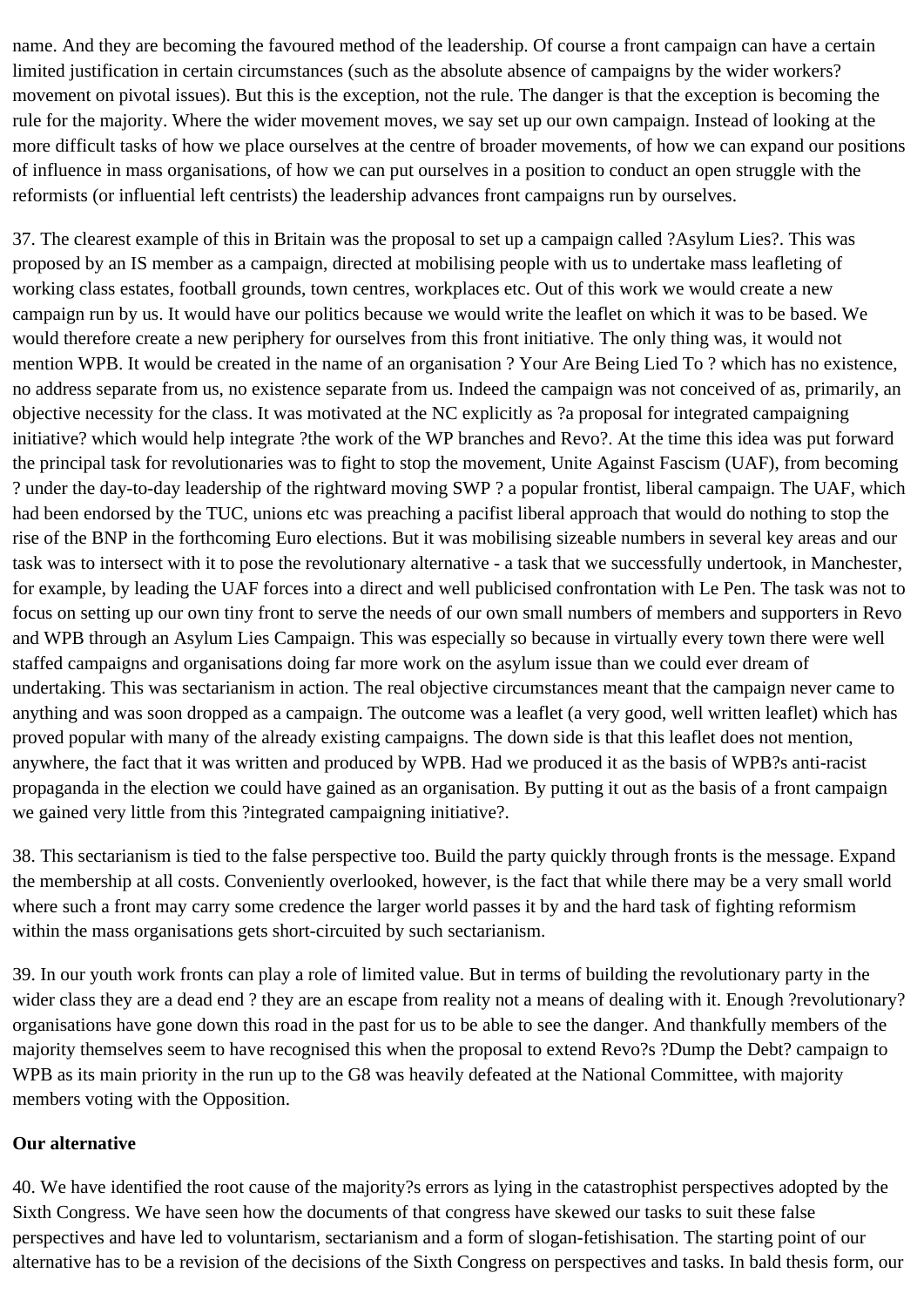alternative to the IS approach and perspective would be:

? in place of catastrophism in political and economic perspectives (i.e. economic stagnation and a pre-revolutionary period) we would argue that we are in a period of transition in which on a world scale the workers? movement is beginning to revive after the collapse of Stalinism and the neoliberal of the 80s and 90s. The revival is uneven, both in terms of different countries and in terms of different wings of the workers and anti-capitalist movement. It is taking place with old leaderships still intact in many places but also with new ones ? reflecting the drift away from class identification in politics that occurred in the aftermath of the collapse of the Stalinist States ? espousing populism or new variants of reformism less tied to the structures and ideologies (social democracy and Stalinism) of the past; ? in place of the immediate task of forming the new international out of the forces assembled around the WSF/ESF and preparing for the global seizure of power our immediate task is to try and intersect with the reviving workers? movement and maximise the influence of communist ideas within its ranks. This requires the patient expansion of our work inside the mass organisations of the workers? movement. Given how pitiful, internationally, our implantation in the workers? movement over the next period this work must be a priority equal to our youth work. It is a task that will require the extensive and imaginative deployment of the united front with reformist workers around a series of generally partially, but partially generalised, struggles as and when they occur;

? in the struggles that do occur we will seek to provide leadership both organisationally and politically through the relevant and focused application of our general revolutionary programme. We will break that programme down into easily understood answers that can take the struggles forward. In other words we will restore the transitional method to our method of intervention in place of the elevation of fetishised ?key slogans?;

? in place of a fixation with the WSF/ESF as the international in waiting we will revive our tradition of seeking cothinkers amongst international political tendencies by engaging with those we identify as the most leftward moving centrists and by allocating resources to a political dialogue with such forces. Engaging and winning supporters from these tendencies is vital if we are to break out from our current tiny base of six grouplets in six countries;

? We will continue to intervene in the anti capitalist mobilisations orienting to the radicalised youth drawn into these struggles. This will take priority over an orientation to ESF gatherings of ?tops? at EPA meetings. At such actions we will need to prioritise political arguments around socialism, the need for a party, the weakness of anarchism, as a means to win these forces to communism. This together with joint militant actions against the organisations of imperialism G8, IMF, WTO etc will be the road to building Revolution and the League.

? in place of the voluntarism that is wearing out our resources and that undermines the building of a truly collective leadership we are in favour of a realistic party building perspective. In the next period we need an overhaul of our propaganda output. The forms of propaganda can be debated but the development of its political content through the reestablishment of collective methods of working, rather than through the voluntarist agenda setting (followed by failure) that characterises the workplans of the PC\IS is the first task. We need a more effective political leadership of the international, through a strengthened IEC and, in the section, through stronger leadership bodies. To develop these we need to pay close attention to and focus on the training and development of comrades through general and specialist schools, through more systematic education and of course through encouraging open debate in our ranks so that we can develop critical thinkers. We also need realistic plans for the expansion of our influence in the mass organisations ? the long term planning and development of exemplary work, the use of that work to promote our organisations, the use of a base to develop real campaigns involving real forces. These tasks must take priority. In youth work, much of the work Revo carries out is excellent but it does need to begin a discussion about how it can reach beyond the radicalised middle class youth and start recruiting working class youth on a much broader scale; last but not least we need to revitalise our tactics towards the mass reformist organisations;

? in place of sectarian front building we need to take our place as the revolutionary wing of the broader campaigns set up by the labour movement. The idea that we have to start out by attacking these campaigns because of their popular frontist character and set up rivals to them is nonsense. We do not do this with regard to the anti-capitalist movement (which is every bit as popular frontist) why should we do it with the campaigns set up by the reformist labour movement? Of course the drift towards both popular frontism and populism has to be fought in these campaigns AND in the anti-capitalist anti-globalisation movement ? but from within them, not by fronts set up alongside them; in particular in relation to the anti-capitalist movement we should elevate the fight for revolutionary socialist politics and class differentiation within the movement over the fight to persuade it (or sections of it) to ?declare for the Fifth